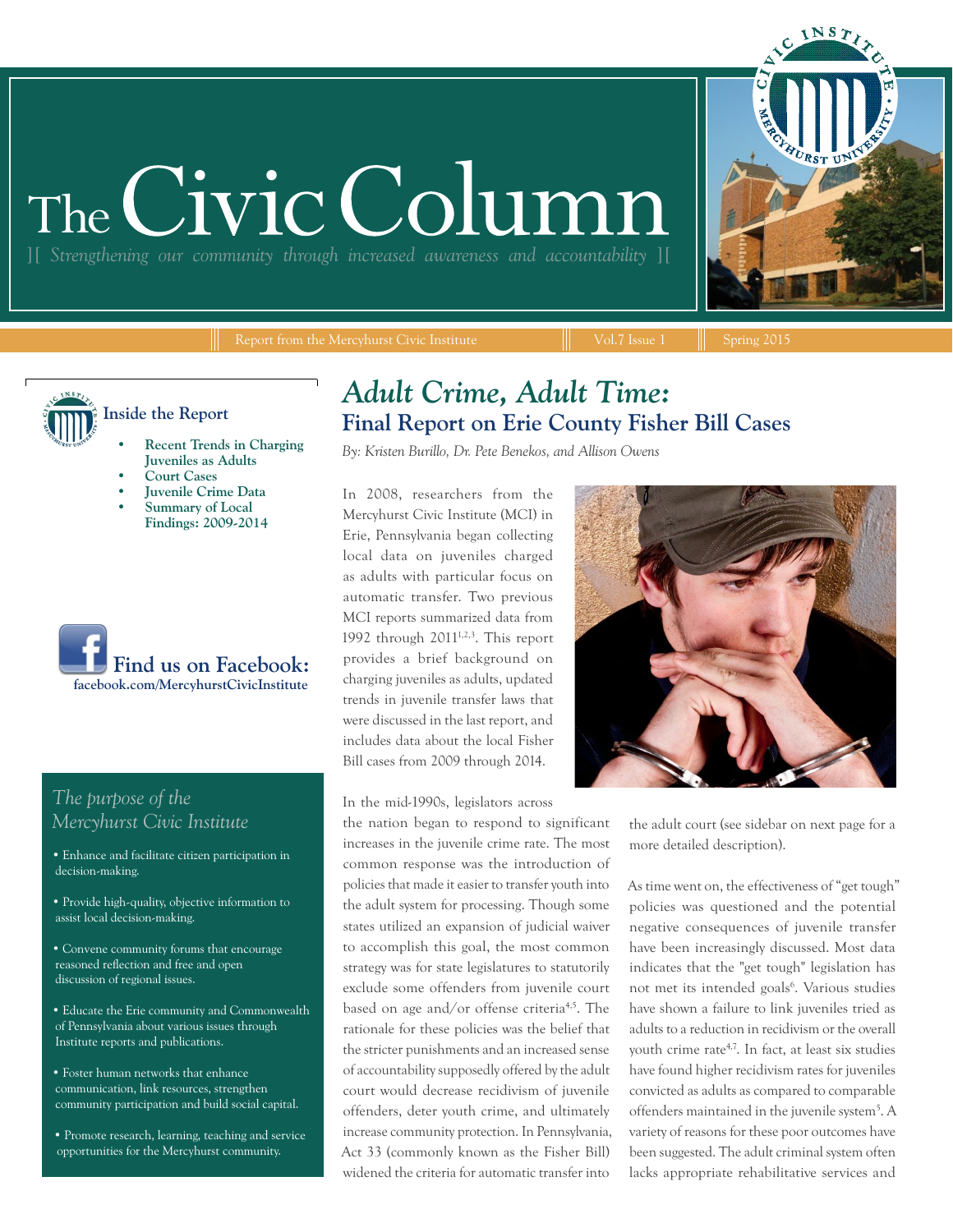#### *Adult Crime, Adult Time:* **Final Report on Erie County Fisher Bill Cases**

provides inappropriate or limited opportunities for socialization that are important during adolescence. It is also possible that as youth are labeled by the system, they may perceive themselves as already being on a negative path that they are incapable of overcoming; the youth may then engage in a self-fulfilling prophecy as they continue to reoffend<sup>8</sup>. Transferred youth may also perceive themselves as having been treated unjustly, which possibly leads to further defiant and criminal behavior<sup>9</sup>. Youth who are convicted as adults receive a felony record and thus, depending on the state, may be denied employment, citizenship, loans for housing or education, military service eligibility, and the right to vote; denial of these positive activities increases the chances of recidivism8,10. Finally, juveniles may not be aware of the transfer laws or believe that such laws will be enforced<sup>5</sup>.

One of the main criticisms of transfer laws is the disregard of developmental differences between juveniles and adults. Research has shown that adolescent brains differ from adult brains in a variety of ways. The brain continues to mature and develop until an individual reaches

#### **Act 33 (Fisher Bill)**

The 1996 legislation known as Act 33 or the Fisher Bill changed the criteria for automatically transferring youth into the adult criminal system in Pennsylvania. The revised law excluded youth from the juvenile court system if the youth met all of the following criteria [42 Pa. C.S. Sec. 6302 (2)(ii)]:

- The youth was 15 years or older at the time of the alleged crime.
- The youth was charged with rape; involuntary deviate sexual intercourse; aggravated assault; robbery; robbery of a motor vehicle; aggravated indecent assault; kidnapping; voluntary manslaughter; or an attempt, conspiracy, or solicitation to commit murder or any of the crimes listed.
- The youth used a deadly weapon during commission of the crime.

The act also excluded any youth 15 years or older at the time of the alleged crime who committed any of the above offenses, except for aggravated assault, and who had previously been adjudicated delinquent for one of the offenses [42 Pa. C.S. Sec. 6302 (2)(iii)].

his or her mid- $20s^{11}$ . As a result, adolescents rely on emotion-focused areas of the brain (i.e., limbic system) because the brain's more complex, cognitive functions (i.e., prefrontal cortex) are the last to develop<sup>11</sup>. Furthermore, synaptic pruning and myelination affect the communication between brain cells, and dopamine levels impact the perception of risks and rewards<sup>11,12</sup>. Research on adolescent brain development has raised questions about an adolescent offender's culpability (i.e., should they be held as responsible for their offense as adults if their brains are not developed enough to control all of their behavior, or should developmental immaturity be a mitigating factor?), competence (i.e., are adolescents able to understand the processes of the court and do they have the cognitive ability to participate in their defense and make decisions regarding plea agreements?), and amenability (i.e., at what point is an adolescent offender no longer considered amenable and thus handled in the adult justice system?). (For further review, please see The Civic Column, Volume 2, Issue 2, entitled "Less Capable Brain, Less Culpable Teen?"13)

*continued*

# **How do youth end up in the adult system ?**

While the local data in this report is limited to the juvenile offenders who are in the adult system as a result of the Fisher Bill, it is important to note that the Fisher Bill is not the only mechanism by which juveniles can end up in the adult system. There are three types of transfer mechanisms, differentiated by who makes the transfer decision, which are outlined below<sup>27,28,29</sup>.

*Concurrent jurisdiction:* The prosecutor is allowed discretion on whether to file a case in juvenile or criminal court because original jurisdiction is shared by both courts. This type of transfer is the least common of the three and does not exist in Pennsylvania.

*Judicial waiver:* The juvenile court judge decides in a hearing that the youth is waived from the juvenile court to the criminal court. The judge must consider criteria such as the client's age, the offense, and the youth's amenability to treatment. This process is also sometimes called certification, remand, or bind over for criminal prosecution. There are three types of judicial waver:

- 1. Discretionary judicial waiver, used in 45 states, allows the judges in juvenile courts to have discretion as to whether they should or should not transfer a juvenile's case into the adult court system.
- 2. Presumptive waiver laws, which exist in 15 states, designate cases in which waiver to criminal court is presumed to be appropriate. If the juvenile's case meets the presumptive criteria and the youth fails to make an adequate argument against transfer, the case must be sent to criminal court.

3. Mandatory waiver laws, which exist in 15 states, essentially limit the purpose of the juvenile court to confirm that the mandatory waiver requirements are met. If so, there is no opportunity to remain the juvenile system. This type of judicial waiver does not exist in Pennsylvania.

*Statutory exclusion:* Youth are automatically handled by the adult court as a result of laws that exclude certain juvenile offenders from juvenile court jurisdiction based on age and/or offense criteria. Statutory exclusion accounts for the largest number of transfers. The Fisher Bill is an example of statutory exclusion.

Across the United States, about 1% of the petitioned delinquency cases resulted in judicial waiver in 201127. In 2011, juvenile courts waived about 5,400 cases, which was 61% fewer cases than the peak in 1994. Data for Pennsylvania and Erie County was available through 201230. In Erie County, only three cases were judicially waived between 2009 and 2012. In Pennsylvania, the number of cases that have been judicially waived has been decreasing each year between 2009 and 2012 (see below).

|                    | 2009 | 2010 | 2011 | 2012 |
|--------------------|------|------|------|------|
| <b>Erie County</b> |      |      |      |      |
| Pennsylvania       |      | 141  | 106  | 70   |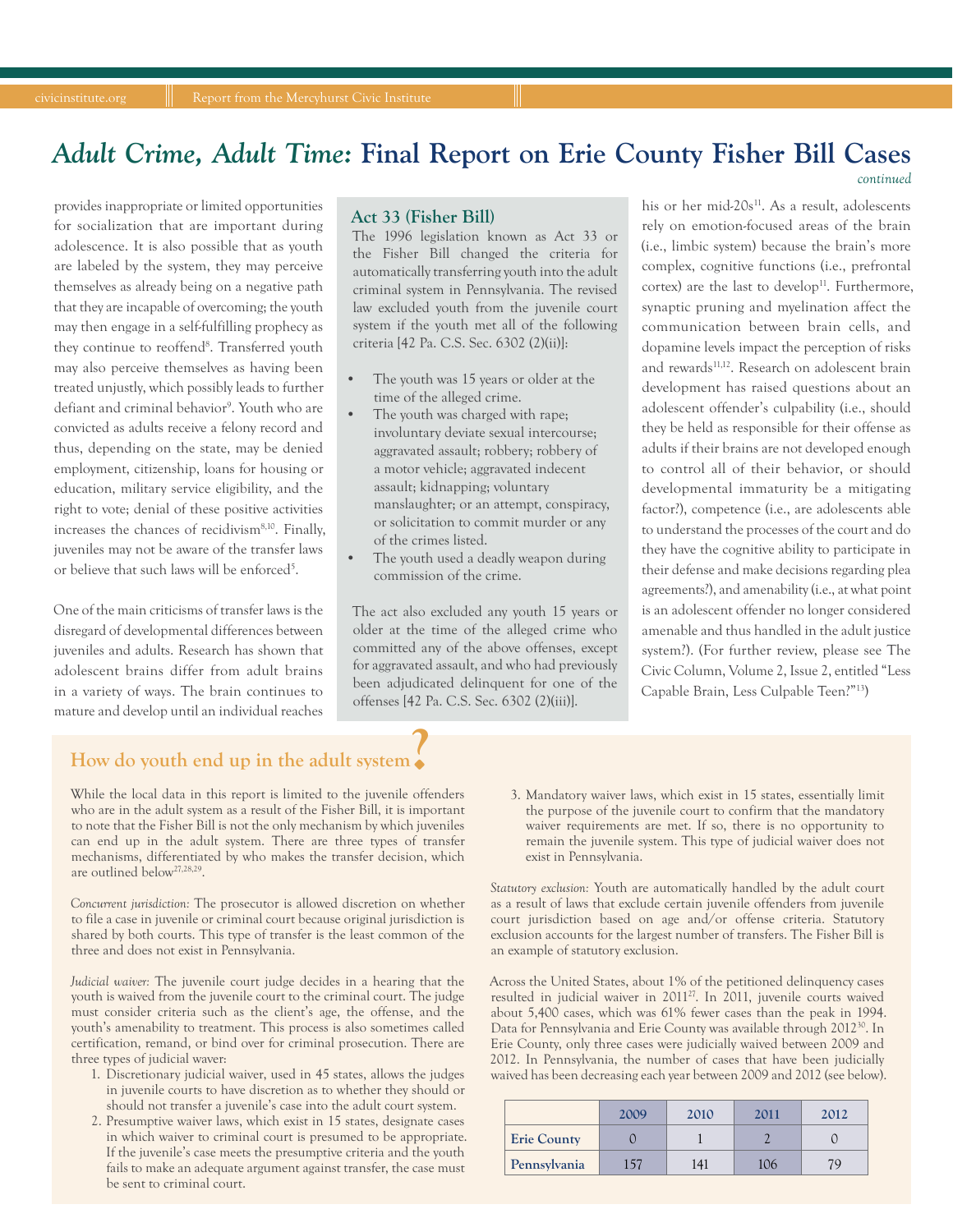### **RECENT TRENDS IN CHARGING JUVENILES AS ADULTS**

The 2012 *Civic Column* on this topic reviewed four trends in legislation designed to remove juveniles from the adult criminal justice system. The original publication from the Campaign for Youth Justice examined the five-year period of 2005-201014. Updates to this report re-examined the trends and included data from 2011-2013<sup>15</sup> and 2013-2014<sup>16</sup>. Overall, there have been a number of changes to the legislation that reflect the movement to remove youth from the criminal justice system and to keep youth in the more rehabilitative juvenile system. In the 2013-2014 legislative year alone, nine states made changes that align with one or more of the four trends.

#### **Trend 1: States and Local Jurisdictions Remove Youth from Adult Jails and Prisons**

- juveniles await a decertification hearing or trial.
- From 2005-2014, eleven states have limited the authority to place youth in adult facilities.
- Example: Through Pennsylvania Senate Bill 1169, which was passed in October 2010, a judge may allow for a juvenile offender to be held in a juvenile facility in order to have access to rehabilitative services.
- 1 States and Local Jurisdictions Kemove Youth from Adult Jails and Prisons<br>
 Reforms in this area recognize the negative outcomes of housing juveniles with adult offenders, particularly while the<br>
 Jiveniles await a de • Example: In Ohio's Senate Bill 337, youth who are in the process of being transferred to adult court and youth under the juvenile court's extended jurisdiction (i.e., youth ages 18-21 who do not receive new charges but violate their parole) remain in juvenile detention facilities instead of being placed in adult jails.

#### **Trend 2: States Raise the Age of Juvenile Court Jurisdiction**

- regardless of the offense or other circumstances.
- From 2005-2014, five states raised the age of juvenile court jurisdiction so that older youth who previously would have been automatically tried as adults no longer go straight into the adult criminal justice system.
- Example: Connecticut raised the age of juvenile court jurisdiction from 16 to 18 in 2007.
- States vary in the age at which juvenile court jurisdiction ends, with some states charging 16 or 17 year olds as adults regardless of the offense or other circumstances.<br>• From 2005-2014, five states raised the age of j • Example: Illinois raised the age of juvenile court jurisdiction for 17 year olds who committed misdemeanor offenses only. After finding that both reported crime and arrests of juveniles decreased following the bill, it was recommended that all 17-year-olds be charged as juveniles, and the legislature expanded the juvenile court jurisdiction to 18.

- Frend 3: States Change Transfer Laws to Keep More Youth in Juvenile Court<br>
 From 2005-2014, fifteen states have made changes that make it more likely that youth will stay in the juvenile justice<br>
system. Some examples of system. Some examples of ways in which this has occurred include more easily allowing reverse waiver hearings and thus return to the juvenile court; adjusting laws regarding "once an adult, always an adult"; and limiting the types of offenses that required transfer to the adult system.
	- Example: A Colorado bill raised the minimum age for direct-filing to adult court from 14 to 16.
	- Example: Among other reforms, Ohio created a reverse waiver mechanism which allows youth who were automatically transferred to adult court and who meet certain criteria to potentially be eligible for juvenile sentencing.

- how youth are sentenced.
- Example: Washington State passed a bill in 2005 that eliminated mandatory minimum sentences for youth tried as adults.
- **Trend 4: States Rethink Sentencing Laws for Youth**<br>
 From 2005-2014, twelve states have changed their mandatory minimum sentencing laws or made other changes to<br>
<sup>•</sup> Example: Washington State passed a bill in 2005 that e • Example: A bill in Indiana established sentencing alternatives by allowing a review hearing at the age of 18 in order to reassess the youth's adult sentence.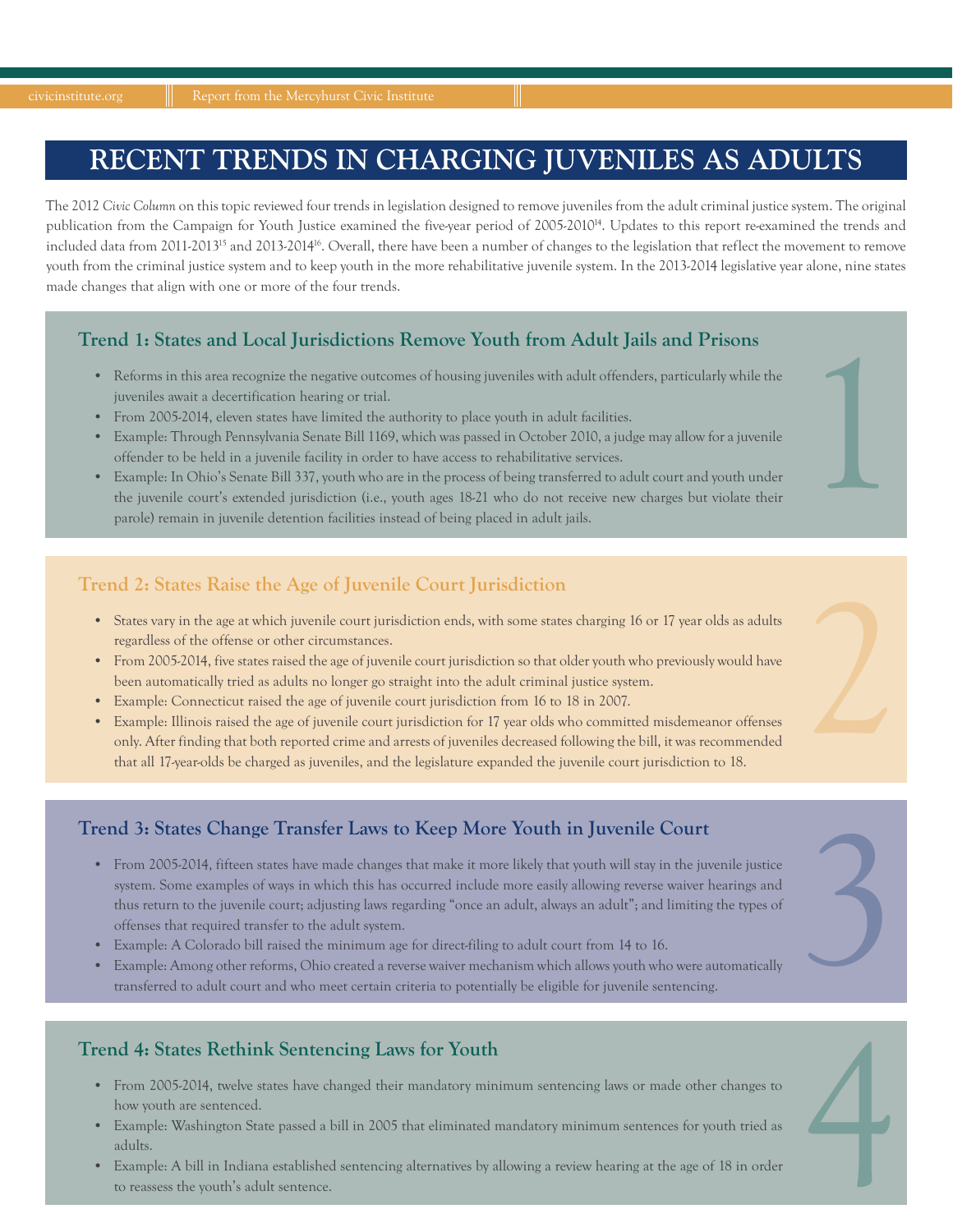### *Juvenile Crime Data*

Data from the Pennsylvania State Police Unified Crime Report was utilized to look at the trends of overall juvenile arrests and juvenile arrests for violent crime in Pennsylvania and in Erie County during the same time period for which local Fisher Bill data is available (2009-2014). Violent crimes include murder and nonnegligent manslaughter, manslaughter by negligence, rape, robbery and aggravated assault<sup>26</sup>.

As shown in Figure 1 below, the number of juvenile arrests in Pennsylvania has been decreasing each year from 2007 to 2014. The numbers have dropped from a high of 91,888 in 2009 to a low of 60,073 in 2014. Similarly, as shown in Figure 2, juvenile arrests for violent crimes have also decreased each year, from a high of 4,595 in 2009 to a low of 3,024 in 2014.



Juvenile arrests in Erie County increased from 2009 to 2010 but then declined each year since; the number of juvenile arrests in 2014 was lower than the number in 2009 (Figure 3). Though juvenile arrests for violent crimes in Erie County have fluctuated during this time span (Figure 4), the 2014 number of 56 is the lowest of all the years considered; this follows the highest number of juvenile arrests for violent crimes in Erie County within a single year during the period of interest-123 in 2013.

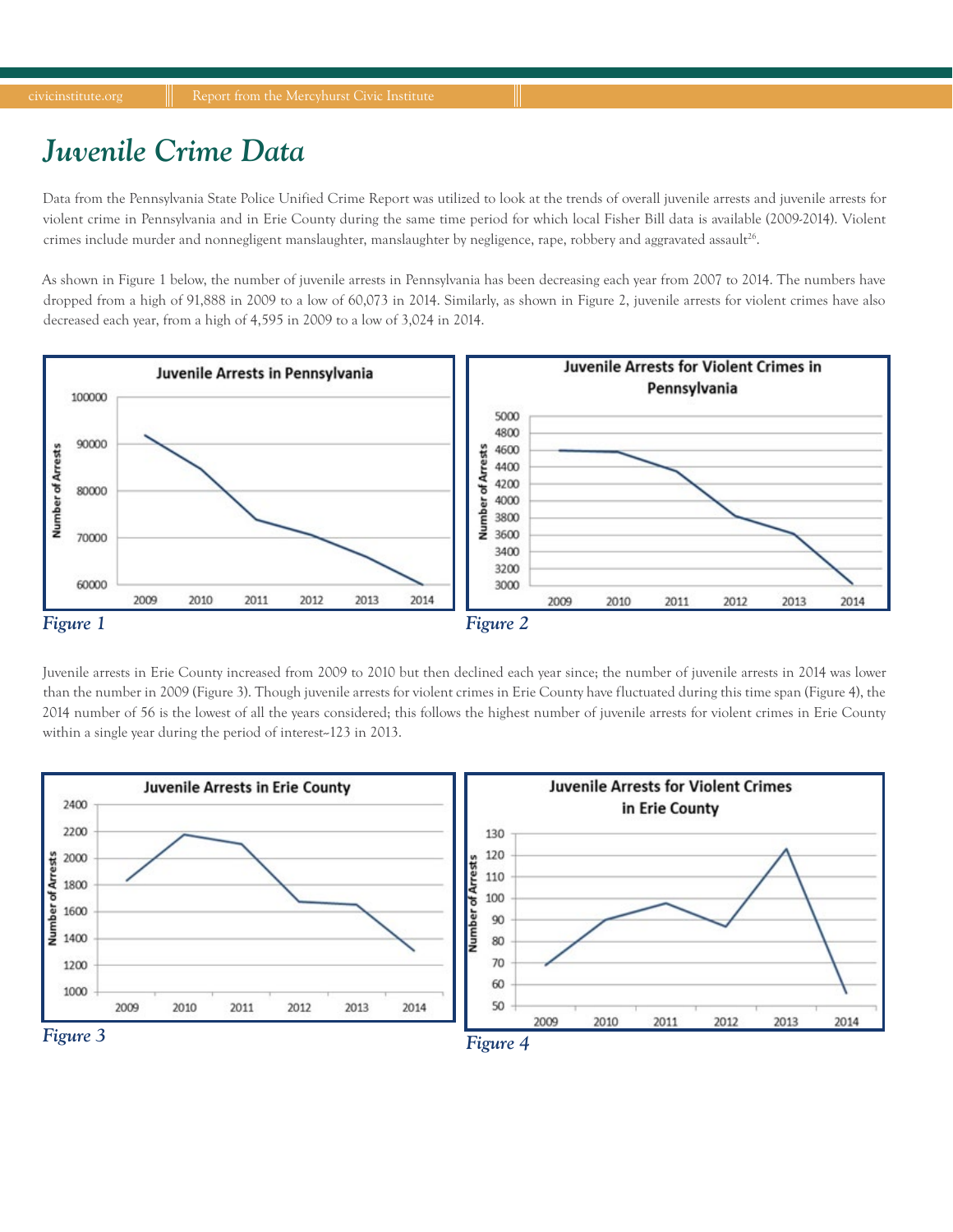### *Court Cases*

"Since 2005, the United States Supreme Court has issued four major opinions reaffirming the principle that youth are developmentally different than adults and that these differences are relevant to their involvement with the justice system."19 These four cases are *Roper v. Simmons* from 2005 that states juveniles cannot be sentenced to death due to a direct violation of Eighth Amendment rights; *Graham v. Florida* from 2010 which states that it is unconstitutional to sentence a juvenile to life in prison without the possibility of parole if the juvenile has committed a "non-homicide" offense; *J.D.B. v. North Carolina* from 2011 that states that a juvenile's age has to be considered when it comes to the Miranda custody test; and *Miller v. Alabama* from 2012 stating that sentencing juveniles to life in prison without the possibility of parole is unconstitutional for any offense. In addition, there have been other key recent legislation and cases that will be highlighted below.

**The Prison Rape Elimination Act (PREA)15–** The Prison Rape Elimination Act (PREA) is legislation that was passed in 2003 by the United States Congress. This legislation sought to "prevent, detect, and respond to sexual abuse in detention facilities and the regulations state, 'as a matter of policy, the Department [of Justice] supports strong limitations on the confinement of adults with juveniles.'"15 Although PREA was intended to be implemented in both juvenile and adult systems, there were some facilities that were not in compliance. Other facilities cooperated fully including totally removing juveniles from adult prisons. In 2013, some governors decided to enforce PREA even further by implementing fiscal sanctions to facilities that were not in compliance with PREA stating that these facilities would risk losing funding.

**Roper v. Simmons19–** Seventeen-year-old Christopher Simmons, with a couple of friends, planned to murder a woman. He was tried, convicted, and sentenced to death nine months later. He was 18 at the time of his conviction. The sentence was appealed and the Missouri Supreme Court affirmed the sentencing. Another motion for post-conviction relief was filed by Simmons when the new case of *Atkins v. Virginia*. Simmons' motion argued that "the reasoning of *Atkins* established that the Constitution prohibits the execution of a juvenile who was under 18 when the crime was committed."19 The Missouri Supreme Court agreed that sentencing a juvenile to death was in direct violation of both the Eighth and Fourteenth Amendments. This decision was then appealed to the United States Supreme Court. The Supreme Court decided, in a 5-4 decision, that it is in fact unconstitutional to sentence juveniles who committed a crime while under the age of 18 to death.

**Graham v. Florida20–** In 2003, a 16-year-old boy named Terrance Graham, attempted to rob a restaurant and was arrested and charged with the attempted robbery as well as armed burglary with assault and battery. He was charged as an adult, but entered a plea



bargain with the state and was sentenced to probation, and the court withheld the adjudication. Six months later, Graham was charged with breaking into a home, and his probation was revoked. He was subsequently sentenced to life in prison without the possibility of parole due to his previous charges and his violation of probation. Graham appealed his sentence due to its violation of Eighth Amendment rights. The case made its way to the Supreme Court of the United States who reversed the sentence and issued an opinion stating that it was in fact unconstitutional for juvenile offenders to be sentenced to life in prison without the possibility of parole for non-homicide offenses.

**J.D.B. v. North Carolina21–** In 2011, the Supreme Court of the United States decided the case of *J.D.B. v. North Carolina*. In this case a 13-year-old boy was suspected by the police of having taken part in recent home break-ins. The police arrived at the boy's school and began to question him in regards to some stolen property that had been seen in his possession. While questioned at his school, he was not given his *Miranda* rights. Later, he confessed to the police. He was tried and later adjudicated delinquent. This decision was appealed on the grounds that the police should have allowed J.D.B. to be given his Miranda rights or call his grandmother, who was his legal guardian. The sentence was affirmed by both the North Carolina Court of Appeals and the North Carolina State Supreme Court. The Supreme Court of the United States reversed and remanded the sentence. The U.S. Supreme Court stated that it is important to find out the age of the juvenile in regards to *Miranda* rights.

**Miller v. Alabama15–** In 2012, the case of *Miller v. Alabama* prompted changes in the sentencing of juveniles throughout the United States. This case involved Evan Miller, a 14-year-old boy that was sentenced to life in prison without the possibility of parole. This ruling was overturned by the United States Supreme Court, as it was found to constitute cruel and unusual punishment, in direct violation of United States citizens' Eighth Amendment rights. The Supreme Court notes that "youth are prone to recklessness, immaturity, irresponsibility, more vulnerable to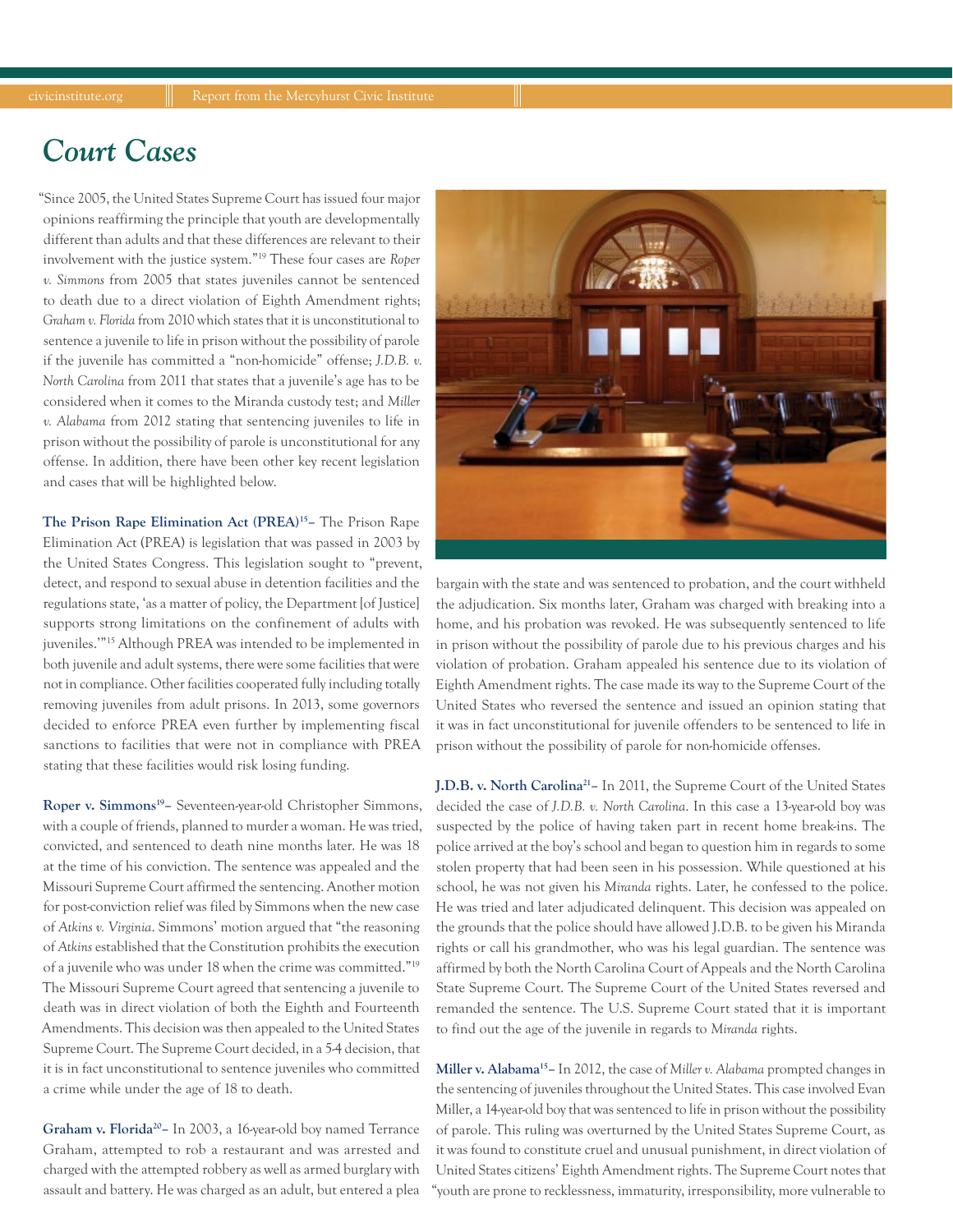### *Court Cases, continued*

peer pressure, less able to avoid negative environments, and more amenable to rehabilitation than adults and therefore punishment should be 'graduated and proportioned' not only to the offense but also to the offender."15

Jackson v. Hobbs<sup>22</sup>- In 1999, Kuntrell Jackson, a 14-year-old, was with a friend who went into a convenience store and attempted to rob it at gunpoint. The boy shot the clerk in the face, and Kuntrell Jackson witnessed the whole thing. Jackson was convicted of capital felony first degree murder as well as aggravated robbery and sentenced to life in prison without the possibility of parole. In 2012, *Jackson v. Hobbs* was argued to the Supreme Court in tandem with *Miller v. Alabama* due to violation of not only Eighth Amendment rights but also Fourteenth Amendment rights. In both cases, the Supreme Court found that sentencing anyone under the age of 18 years old to life in prison without the possibility of parole is unconstitutional under the Eighth Amendment.

**Montgomery v .Louisana–** In March 2015, the Supreme Court decided to hear this case to determine if *Miller v. Alabama* is retroactive (if juveniles servicing life without parole may fall under *Miller*).

**Gingerich v. Indiana23–** In 2010, a 12-year-old boy named Paul Gingerich was charged with the murder of his friend's step-father. Gingerich's case was transferred to the adult court where he then pled guilty to the murder charge which the court accepted, never considering Gingerich's age. He was sentenced to life in prison without the possibility of parole. In 2012, Indiana's Court of Appeals reversed the conviction due to the trial court's error on not considering Gingerich's age.

**Commonwealth of Pennsylvania v. Ian Cunningham24–** In 2002, Ian Cunningham, who was 17 at the time, was convicted of second degree murder and was sentenced to life in prison without the possibility of ever being paroled. Pennsylvania state law specifically stated that "any juvenile convicted of first or second degree murder must be sentenced to life without parole."24 After the *Miller v. Alabama* verdict was handed down from Supreme Court, Cunningham argued that the life in prison without parole sentence was unconstitutional and should be overturned. In October of 2013, the Pennsylvania Supreme Court decided that regardless of *Miller v. Alabama*, Cunningham's sentence would remain the same because *Miller v. Alabama* is not retroactive. The Pennsylvania Supreme Court decided that for Ian Cunningham and the over 500 other juveniles serving life sentences, they are "not entitled to individualized sentencing hearings, and therefore must continue to serve their unconstitutional mandatory life without parole sentences."24

**Commonwealth of Pennsylvania v. Jordan Brown25–** In 2009, 11-year-old Jordan Brown was arrested and charged with the murder of his father's fiancé who was 8 months pregnant. This case quickly gained attention because if he were to be convicted, Brown would be the youngest person in United States history to be incarcerated with a sentence of life without the possibility of parole. Regardless, the case was bound over to the adult system. In April 2012, Brown's attorneys were successful in their arguments, and the case was transferred back into juvenile court where Brown was adjudicated delinquent. It was instantly appealed to the Pennsylvania Superior Court and ultimately overturned in May 2013. That ruling was then appealed by the prosecution and taken to the Pennsylvania Supreme Court who, in December 2014, "vacated the order of the state Superior Court, which had overturned Brown's conviction. Instead, the court remanded the case back to juvenile court, where Brown will be allowed the opportunity to file a motion for a new trial."25 This case is still ongoing.

# **Update!**

**The national study of youth charged as adults commissioned by the Bureau of Justice Statistics has been delayed. The data collection process was rolled into a larger project conducted by the same contracted agency. The results will be available in 201532.** 

# **In the News**

**In the state of New York, Governor Cuomo is pushing for new legislation that would remove all options that would allow a juvenile to be tried as an adult. Governor Cuomo alleges that there are roughly 800 juveniles being incarcerated in adult facilities and he is largely advocating for laws banning this from continuing31.**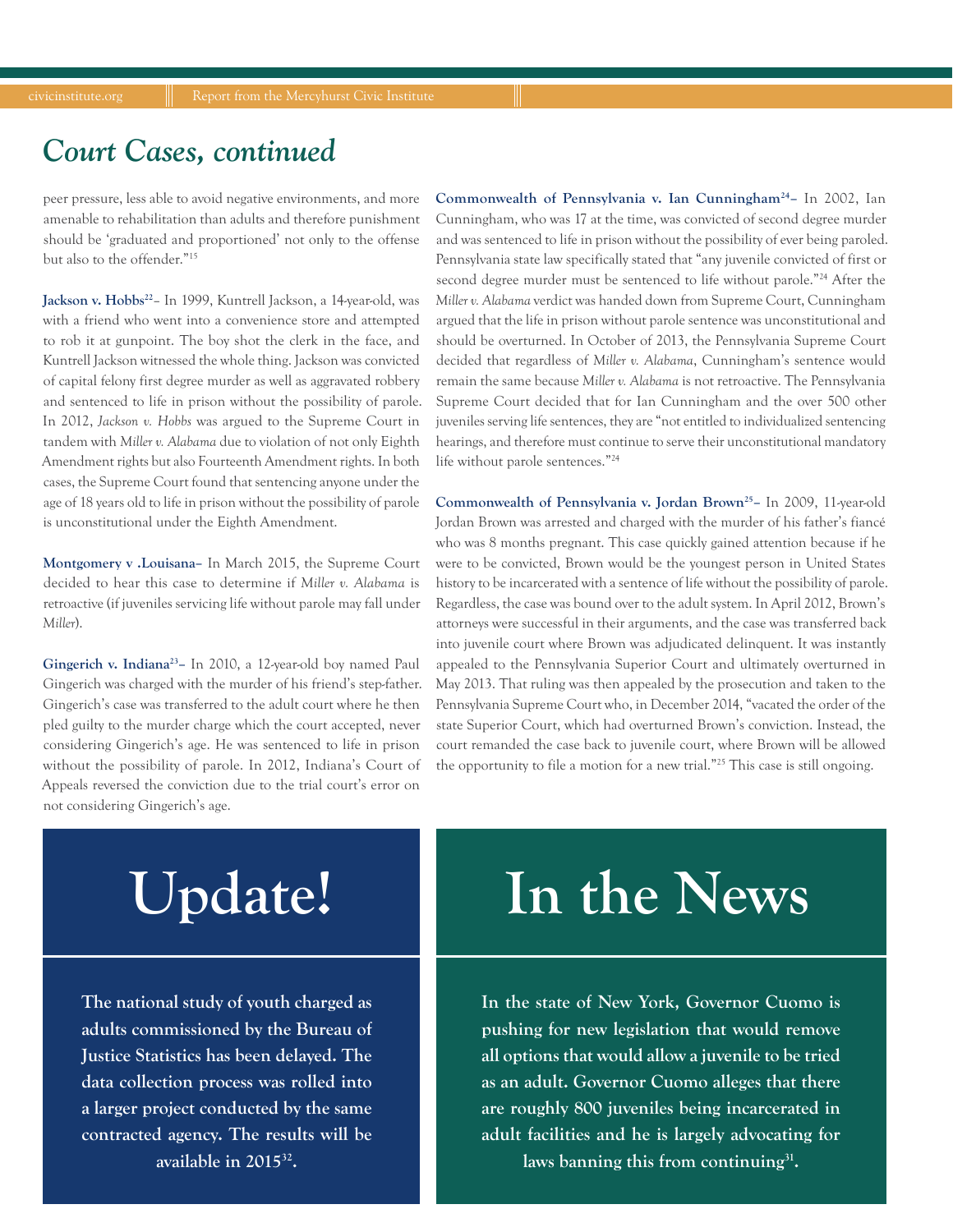## *Summary of Local Findings: 2009-2014*

The Mercyhurst Civic Institute has been working in conjunction with staff from the Erie County Prison, the Erie County Adult Probation department, the Erie County Juvenile Probation department, and the Erie County Clerk of Courts in order to collect local information on juveniles in the adult system. The initial study was retrospective in nature and included all youth under age 18 who were in the Erie County Prison between January 1992 and November 2007, regardless of the mechanism by which they ended up in the adult system. The historical records yielded some demographic information, but it was difficult to track case outcomes. The main conclusion drawn from the study was that despite the vulnerability of this age group and the outcomes proposed by changes in legislation, there is not a comprehensive national, state-wide, or local tracking system in place to oversee and evaluate any outcomes. Beginning in 2009, the Mercyhurst Civic Institute began to track youth who were automatically transferred to the adult system as a result of the Fisher Bill on an annual basis. Data from 2009 through 2014 are included in this report.



The total number of Fisher Bill cases per year in Erie County fluctuated from a high of 22 cases in 2009 to a low of 1 case in 2014 (Figure 5).

**Fisher Bill Cases by Gender Fisher Bill Cases by Gender** Females. 2009-2014 100% 5% 90% 80% 70% 60% Males 50% Females 40% 30% 20% Males 10% 95% 0% 2009 2010 2011 2012 2014 Total 2013 *Figure 6 Figure 7*

Figures 6 and 7 illustrate the Fisher Bill cases by gender. Figure 6 illustrates the percentages for each year, while Figure 7 shows the total percentages for all six years. Only three females have been charged as adults due to the Fisher Bill during this time frame, all of which occurred in 2009.

On the next page, Figures 8 and 9 illustrate the Fisher Bill cases by ethnicity. Figure 8 illustrates the percentages for each year, while Figure 9 shows the total percentages for all six years. About 75% of the total number of Fisher Bill cases in the past three years have been African American. Seventeen percent of the cases have been Caucasian.

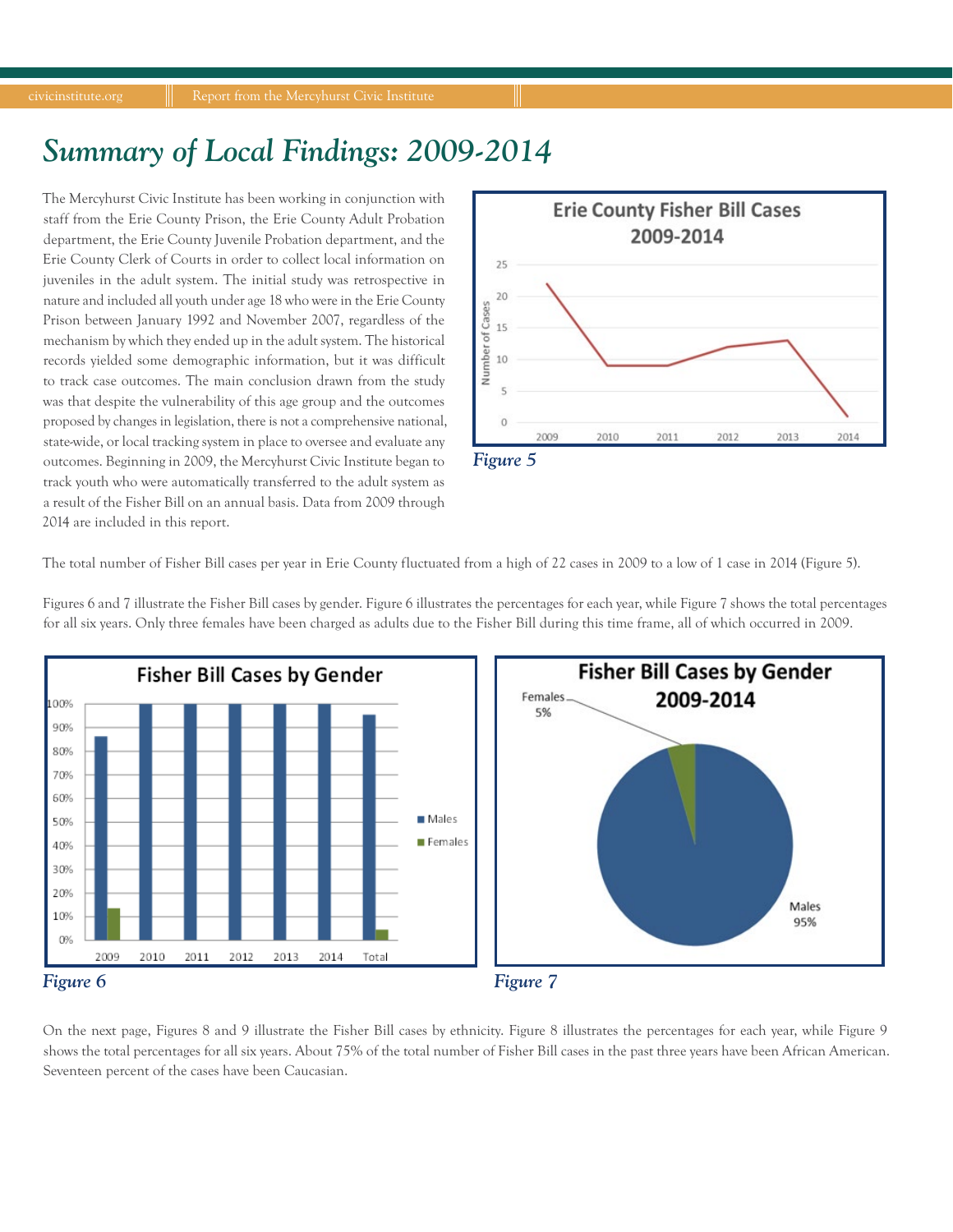

Other

*Figure 8 Figure 9*

2014

2013

30% 20% 10%

0%

2009

2010

2011

2012

Figures 10 and 11 illustrate the Fisher Bill cases by age. Figure 10 illustrates the percentages for each year, while Figure 11 shows the total percentages for all six years. Overall, the majority of cases were seventeen-year-olds. In only one year (2011) were most Fisher Bill cases fifteen-year-olds.

African

American 76%



On the next page, Figures 12 and 13 illustrate the case outcomes. Figure 12 illustrates the percentages for each year, while Figure 13 shows the total percentages for all three years. During the first three years studied, more cases remained in the criminal court than were decertified. In 2012, there were an equal number of cases decertified, dismissed, and kept in the adult system. In 2013, the majority of Fisher Bill cases for the year were decertified. Overall, just under half of cases remained in the criminal court, a little over a third of cases were decertified, and the remaining cases had the charges dropped or dismissed.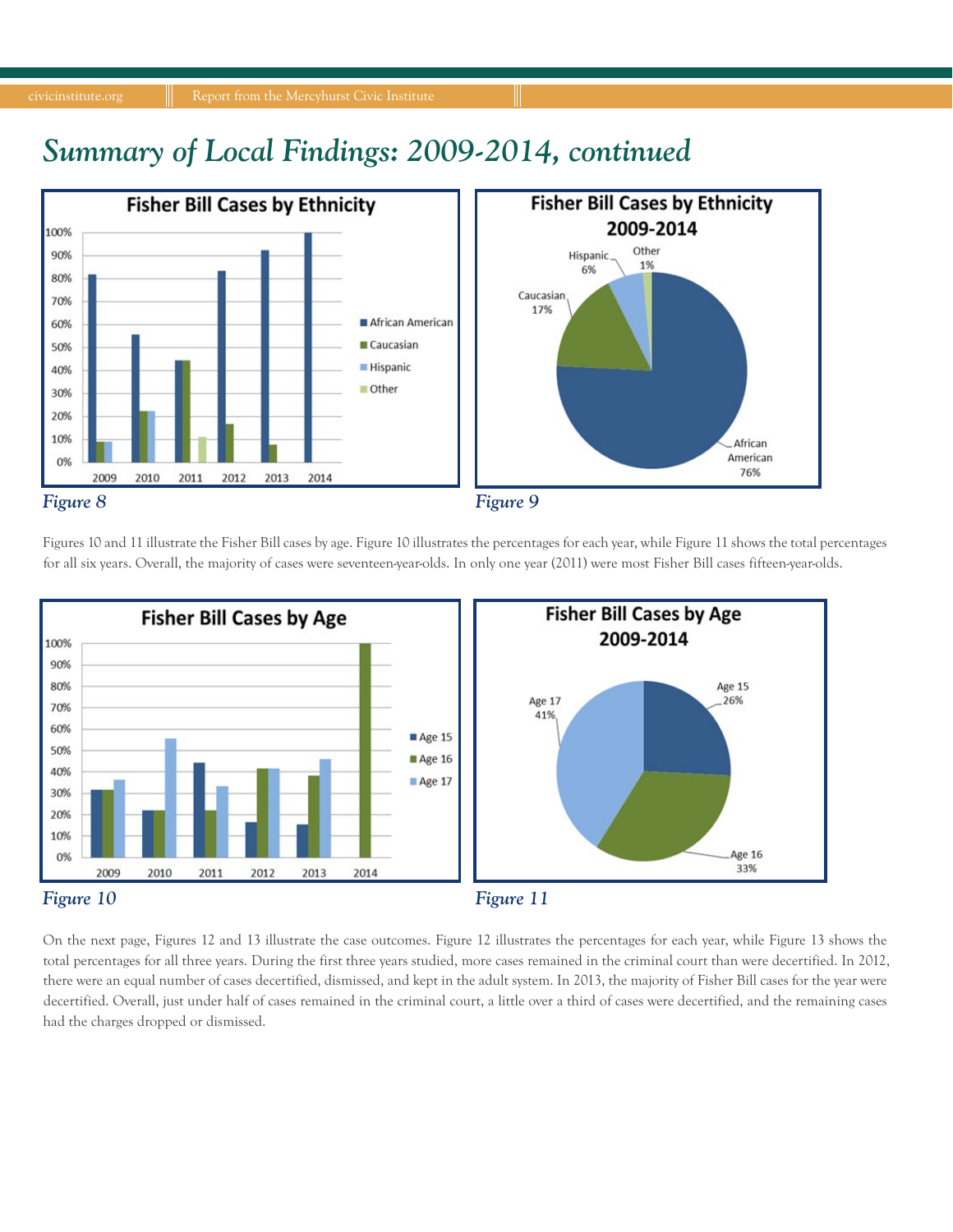## *Summary of Local Findings: 2009-2014, continued*



Offenders who were decertified were most often placed (84% of the time) but were sometimes put on probation only (Figure 14).

Offenders who remained in the adult system received a state sentence 55% of the time, a county sentence 19% of the time, and probation only 19% of the time (Figure 15). There were two cases that remained in the criminal system for which the outcome was unknown.

*Thank You*

**Special thanks to the following individuals who assisted with this project over the past several years:**

*Dr. Peter Benekos Robert Blakely Robert Catalde Ray Reade*

*David Sanner Jeff Shaw James Veshecco*

#### **And Mercyhurst students:**

*Paige Bosnyak Danielle Budziszewski Mandi Linz Sarah Olson*

*Allison Owens Erik Perrino Caitlin Ross Ben Singeltary*







*Figure 14*